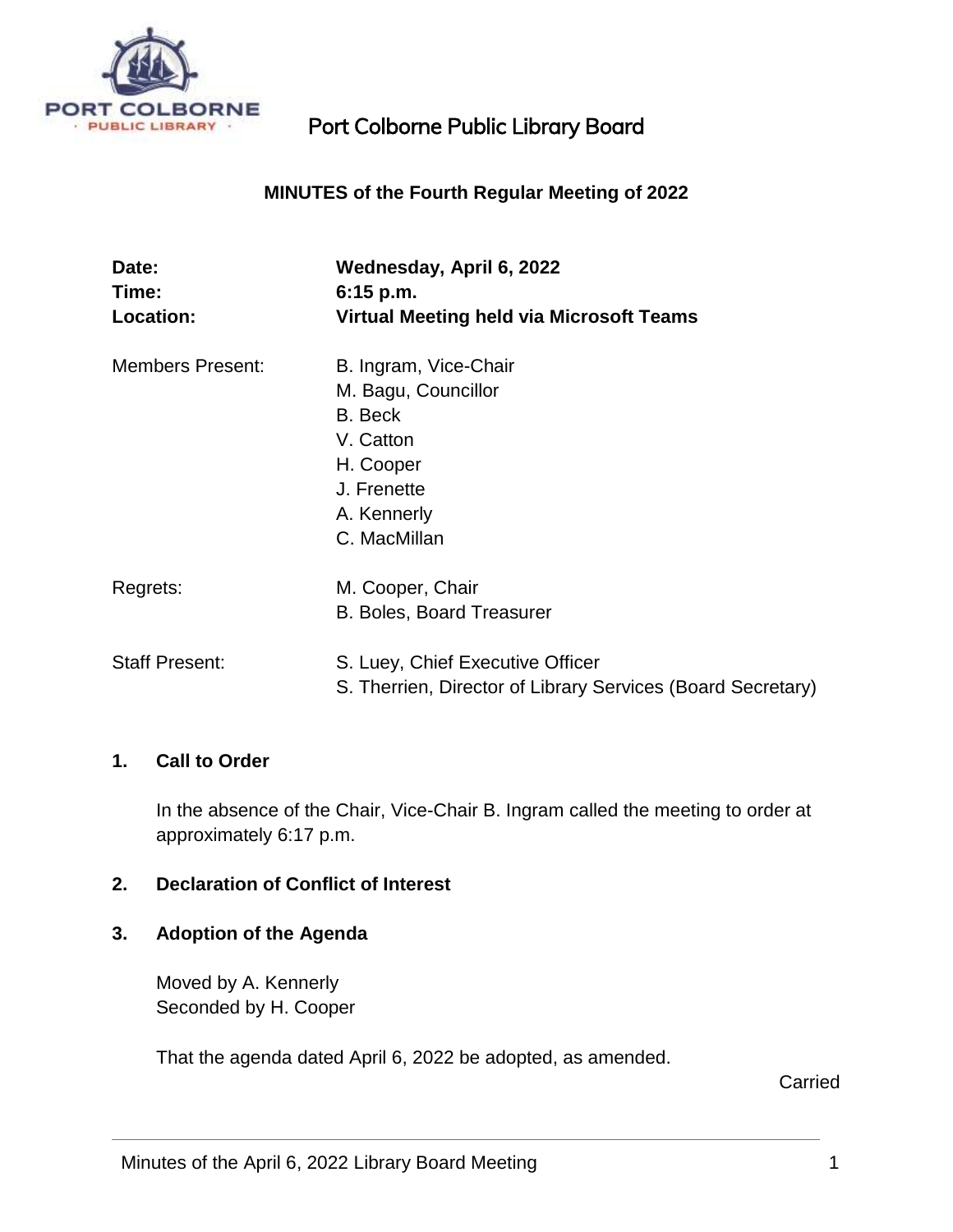

## **4. Approval of Minutes**

Moved by J. Frenette Seconded by H. Cooper

That the minutes of the regular meeting dated March 2, 2022 be approved, as circulated.

Carried

### **5. Business Arising from the Minutes**

#### **6. Consent Items**

### **6.1. Circulation Reports**

- January 2022 Circulation Report
- January 2022 Digital Programming Report
- January 2022 LiNC Transits Report
- February 2022 Circulation Report
- February 2022 Digital Programming Report
- February 2022 LiNC Transits Report

## **6.2. Financial Statement**

March 30, 2022

## **6.3. Public Relations Report**

Librarian R. Tkachuk reported on programming during March 2022.

#### **6.4. Media Items**

- Port Colborne Public Library Digital Newsletter, April 2022
- City Hall News, April 2022

Moved by C. MacMillan Seconded by J. Frenette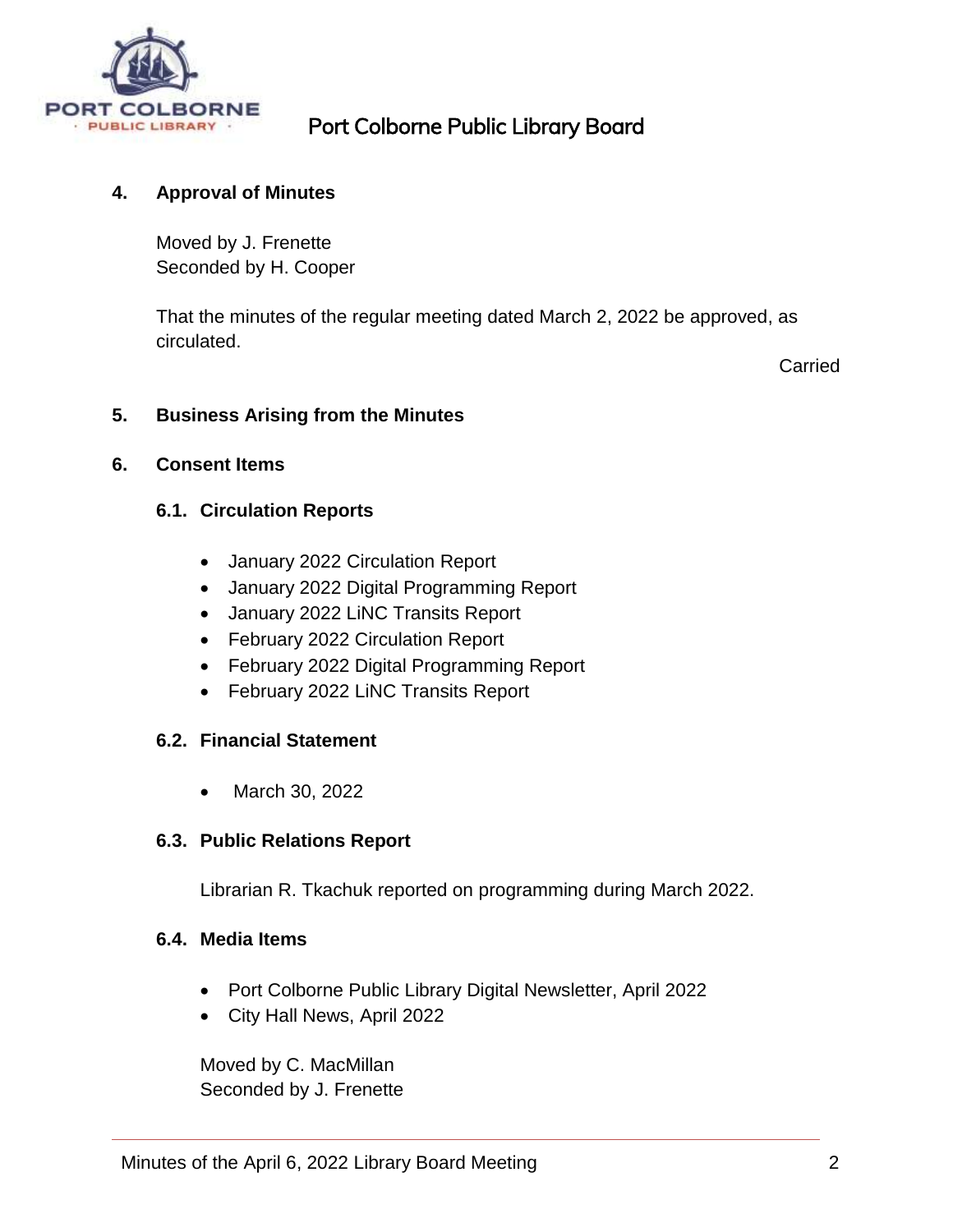

That consent items 6.1 to 6.3 be received for information purposes.

Carried

## **7. Discussion Items**

# **7.1. Director's Report (S. Therrien)**

## **7.1.1. COVID-19 Update**

The Director reported that effective April 4, 2022, masks will no longer be required for staff in most situations. The exception to this is when a distance of six feet cannot be maintained. Staff will be required to wear a mask when working at the circulation desk where, due to shared tasks and workflows, safe physical distancing cannot be maintained. The Board supported the Director's managerial discretion in identifying and responding to these situations.

## **7.1.2. Upcoming Elections**

In compliance with legislation requiring the Board to review its election policy before May 1st in a regular election year, the Board reviewed policy *OP-10: The Library and Political Elections*. This policy establishes rules and procedures with respect to the use of municipal or board resources during an election campaign period.

The Director reported on a meeting with Diana Vasu (Elections Coordinator, City of Port Colborne) to determine how the library can support the City. Proposed actions include: setting up a dedicated public computer for citizens to check if they are registered to vote; making information materials available in print and on the library's website and social media; and, investigating the possibility of setting up a digital or in-person workshop event.

# **7.1.3. Capital Projects Update**

The Board reviewed the progress of the 2022 capital projects.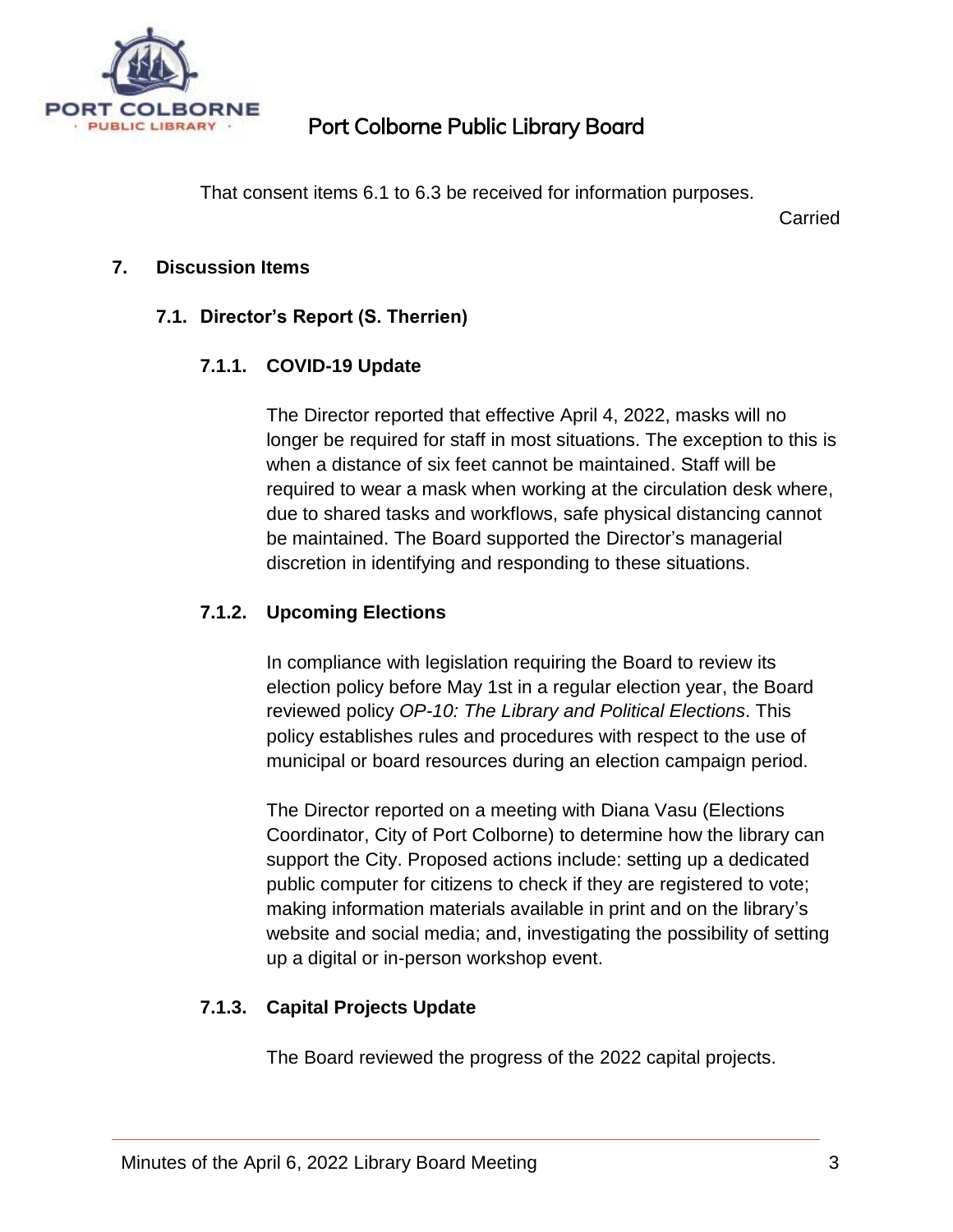

# **7.1.4. OTF Resilient Communities Fund Project Update**

On March 25, 2022, the library held a recognition event to celebrate the completion of the Ontario Trillium Foundation Resilient Communities Fund grant project. In attendance were Mike Haines (on behalf of Jeff Burch, MPP for Niagara Centre Riding), Ted Hessels (OTF Grant Review Team member), Councillor Mark Bagu, Scott Luey (CAO), Mike Cooper (Board Chair), members of City Council, City of Port Colborne staff members, Port Colborne Public Library Board members, Library staff, contractors, and members of the public.

## **7.2. Strategic Planning**

The Board will meet on Saturday, April 9, 2022, for a planning session to renew its Strategic Plan. In preparation, the Board reviewed accomplishments made under its current Strategic Plan, and reviewed the City's Strategic Pillars. Discussion at the upcoming strategic planning session will focus on how the library's goals can be aligned with the City's pillars to help support the City's vision and mission.

## **8. Decision Items**

## **8.1. Policy Review**

- **8.1.1.** OP-10: The Library and Political Elections
- **8.1.2.** HR-04: Statement of Intellectual Freedom
- **8.1.3.** CFLA Position on Protest and Disagreement related to Collections, Programs and Speakers in Libraries

Moved by A. Kennerly Seconded by H. Cooper

That policies 8.1.1 to 8.1.2 be approved, as presented.

Carried

Moved by C. MacMillan Seconded by V. Catton